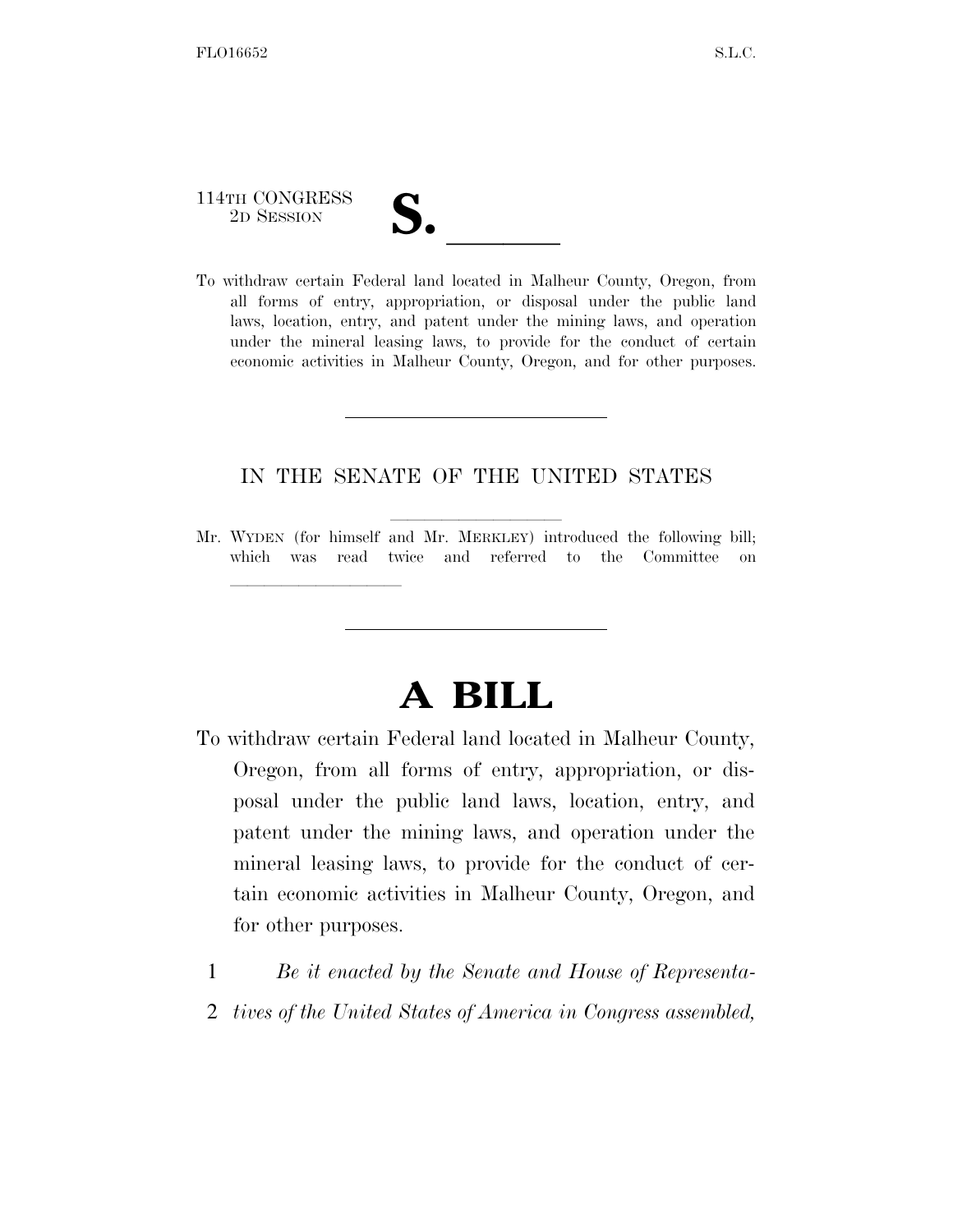#### 1 **SECTION 1. SHORT TITLE; TABLE OF CONTENTS.**

- 2 (a) IN GENERAL.—This Act may be cited as the
- 3 ''Southeastern Oregon Mineral Withdrawal and Economic
- 4 Preservation and Development Act''.
- 5 (b) TABLE OF CONTENTS.—The table of contents for
- 6 this Act is as follows:
	- Sec. 1. Short title; table of contents.
	- Sec. 2. Definitions.

#### TITLE I—SOUTHEASTERN OREGON WITHDRAWAL AREA

- Sec. 101. Definitions.
- Sec. 102. Designation of Southeastern Oregon Withdrawal Area.
- Sec. 103. Purposes and management.
- Sec. 104. Authorization of appropriations.
- Sec. 105. Effect of title.

#### TITLE II—ECONOMIC DEVELOPMENT ACTIVITIES IN MALHEUR COUNTY, OREGON

- Sec. 201. Water development.
- Sec. 202. Establishment of an Agricultural Center for Excellence.
- Sec. 203. Rural fire assistance.
- Sec. 204. Infrastructure assistance to promote economic development in rural communities.
- Sec. 205. Workforce training grants.
- Sec. 206. Authorization of appropriations.

#### 7 **SEC. 2. DEFINITIONS.**

- 8 In this Act:
- 9 (1) CITY.—The term ''City'' means the city of
- 10 Ontario, Oregon.

11 (2) COUNTY.—The term ''County'' means

- 12 Malheur County, Oregon.
- 13 (3) SECRETARY.—The term ''Secretary'' means
- 14 the Secretary of the Interior.
- 15 (4) STATE.—The term ''State'' means the State 16 of Oregon.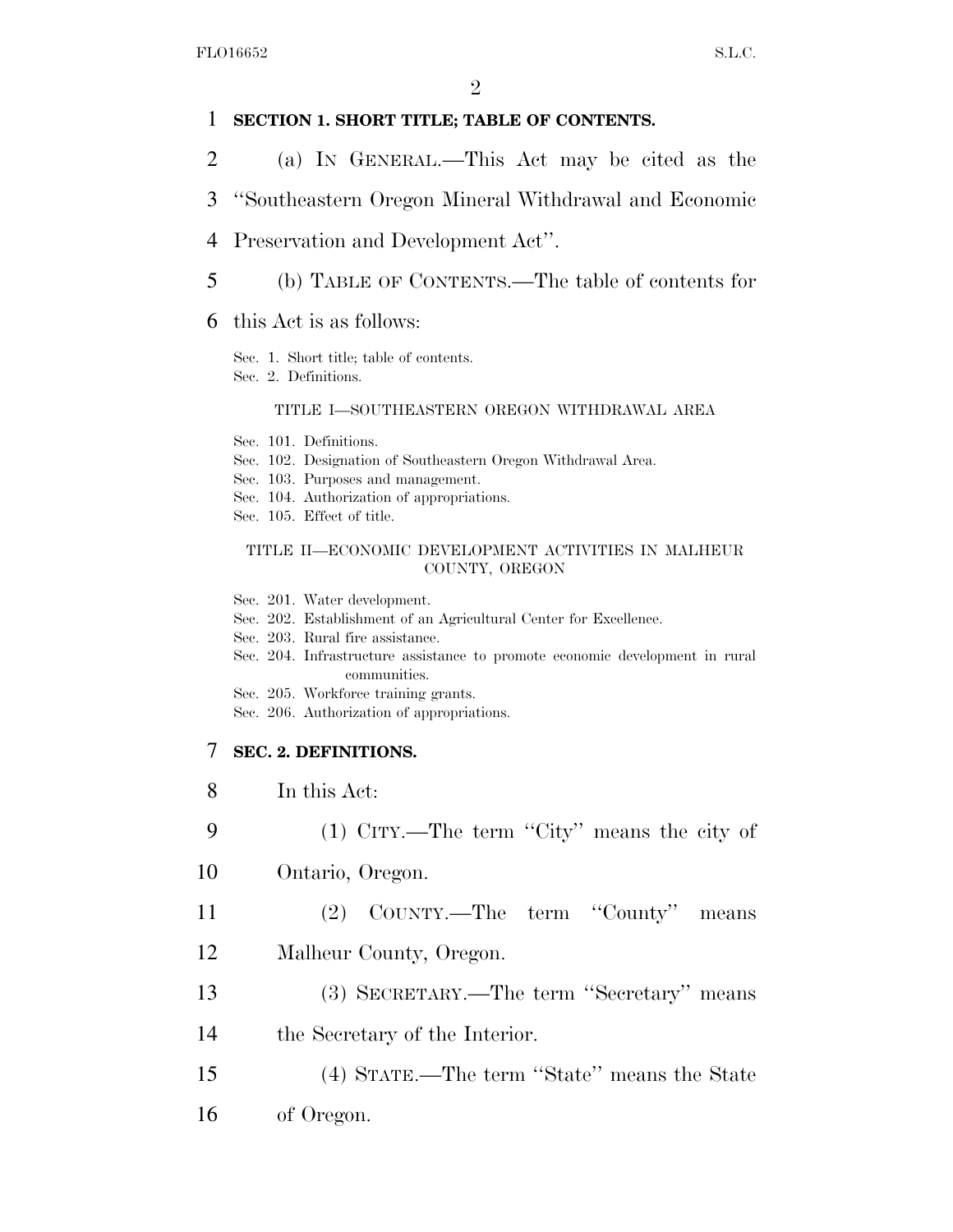| 1              | (5) WITHDRAWAL AREA.—The term "with-                     |
|----------------|----------------------------------------------------------|
| $\overline{2}$ | drawal area" means the Southeastern Oregon With-         |
| 3              | drawal Area established by section $102(a)$ .            |
| $\overline{4}$ | <b>TITLE I-SOUTHEASTERN</b>                              |
| 5              | OREGON WITHDRAWAL AREA                                   |
| 6              | SEC. 101. DEFINITIONS.                                   |
| 7              | In this title:                                           |
| 8              | (1) ELIGIBLE FEDERAL LAND.—The term "eli-                |
| 9              | gible Federal land" means—                               |
| 10             | (A) any federally owned land or interest in              |
| 11             | the federally owned land depicted on the Map;            |
| 12             | and                                                      |
| 13             | (B) any land or interest in land located                 |
| 14             | within the withdrawal area that is acquired by           |
| 15             | the Federal Government after the date of enact-          |
| 16             | ment of this Act.                                        |
| 17             | (2) MAP.—The term "Map" means the map en-                |
| 18             | titled "Southeastern Oregon Mineral Withdrawal           |
| 19             | Map-Proposed" and dated June 7, 2016.                    |
| 20             | SEC. 102. DESIGNATION OF SOUTHEASTERN OREGON WITH-       |
| 21             | DRAWAL AREA.                                             |
| 22             | (a) IN GENERAL.—There is established the South-          |
| 23             | eastern Oregon Withdrawal Area, comprising approxi-      |
| 24             | mately $2,065,000$ acres of eligible Federal land in the |
|                | 25 County, as generally depicted on the Map.             |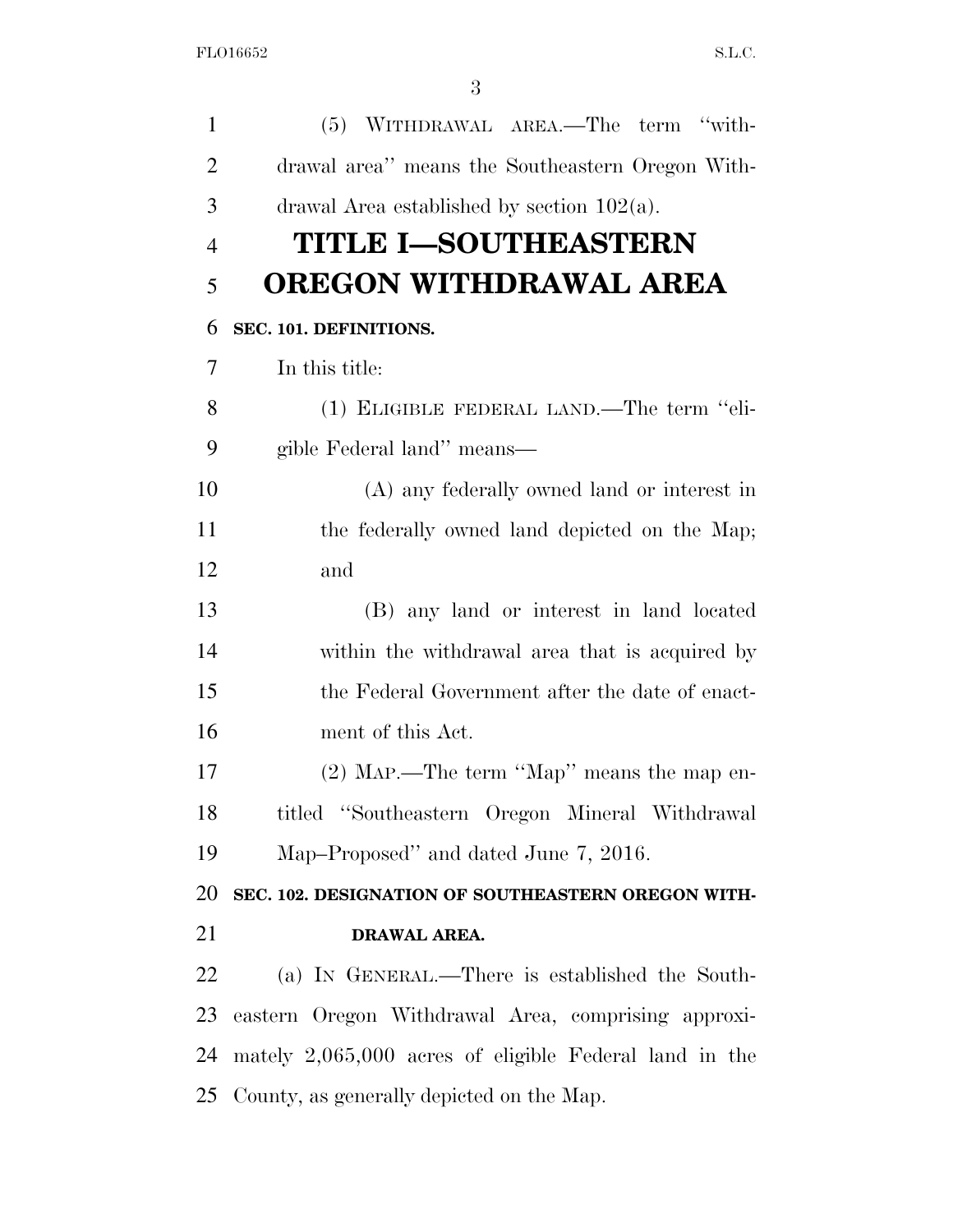| (b) WITHDRAWAL.—Subject to valid existing rights,          |
|------------------------------------------------------------|
| the eligible Federal land is withdrawn from all forms of—  |
| (1) entry, appropriation, and disposal under the           |
| public land laws;                                          |
| $(2)$ location, entry, and patent under the mining         |
| laws; and                                                  |
| (3) operation under the mineral leasing laws.              |
| (c) AVAILABILITY OF MAP.—The Map shall be on file          |
| and available for inspection in the appropriate offices of |
| the Director of the Bureau of Land Management.             |
| (d) EFFECT ON GEOTHERMAL LEASES.—This sec-                 |
| tion shall not apply to geothermal leases issued as of or  |
| after the date of enactment of this Act in the withdrawal  |
| area.                                                      |
| SEC. 103. PURPOSES AND MANAGEMENT.                         |
| (a) PURPOSES.—The purposes of the withdrawal area          |
| are-                                                       |
| (1) to preserve the traditional uses and values            |
| of the communities in the vicinity of the withdrawal       |
| area;                                                      |
| $(2)$ to protect against the harmful effects min-          |
| ing and oil and gas extraction could have on the           |
| unique and important resources of the region, par-         |
| ticularly water quality, grazing, and other economic       |
|                                                            |
|                                                            |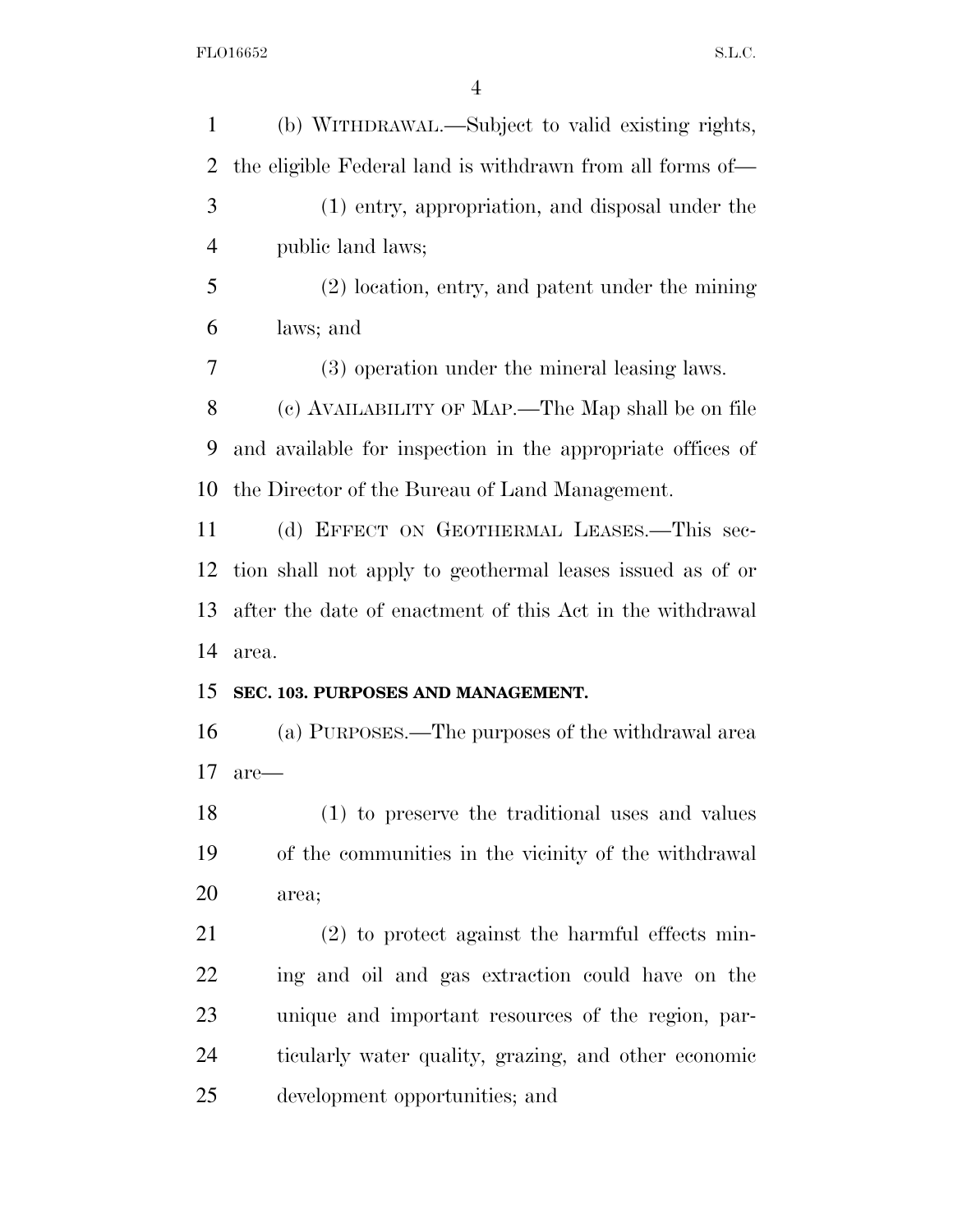| $\mathbf{1}$   | $(3)(A)$ to support the continuation of grazing in      |
|----------------|---------------------------------------------------------|
| $\overline{2}$ | and around the withdrawal area; and                     |
| 3              | (B) to recognize the significance of grazing in         |
| $\overline{4}$ | the economy, history, and culture of the County.        |
| 5              | (b) MAPS AND LEGAL DESCRIPTION.-                        |
| 6              | $(1)$ In GENERAL.—As soon as practicable after          |
| 7              | the date of enactment of this Act, the Secretary        |
| 8              | shall file with the Committee on Energy and Natural     |
| 9              | Resources of the Senate and the Committee on Nat-       |
| 10             | ural Resources of the House of Representatives a        |
| 11             | map and legal description of the withdrawal area.       |
| 12             | (2) FORCE AND EFFECT.—The map and legal                 |
| 13             | description filed under paragraph (1) shall have the    |
| 14             | same force and effect as if included in this title, ex- |
| 15             | cept that the Secretary may correct clerical and ty-    |
| 16             | pographical errors in the map and legal description.    |
| 17             | (3) AVAILABILITY.—The map and legal descrip-            |
| 18             | tion filed under paragraph (1) shall be on file and     |
| 19             | available for public inspection in—                     |
| 20             | $(A)$ the office of the Director of the Bu-             |
| 21             | reau of Land Management; and                            |
| 22             | (B) the appropriate office of the Bureau of             |
| 23             | Land Management in the State.                           |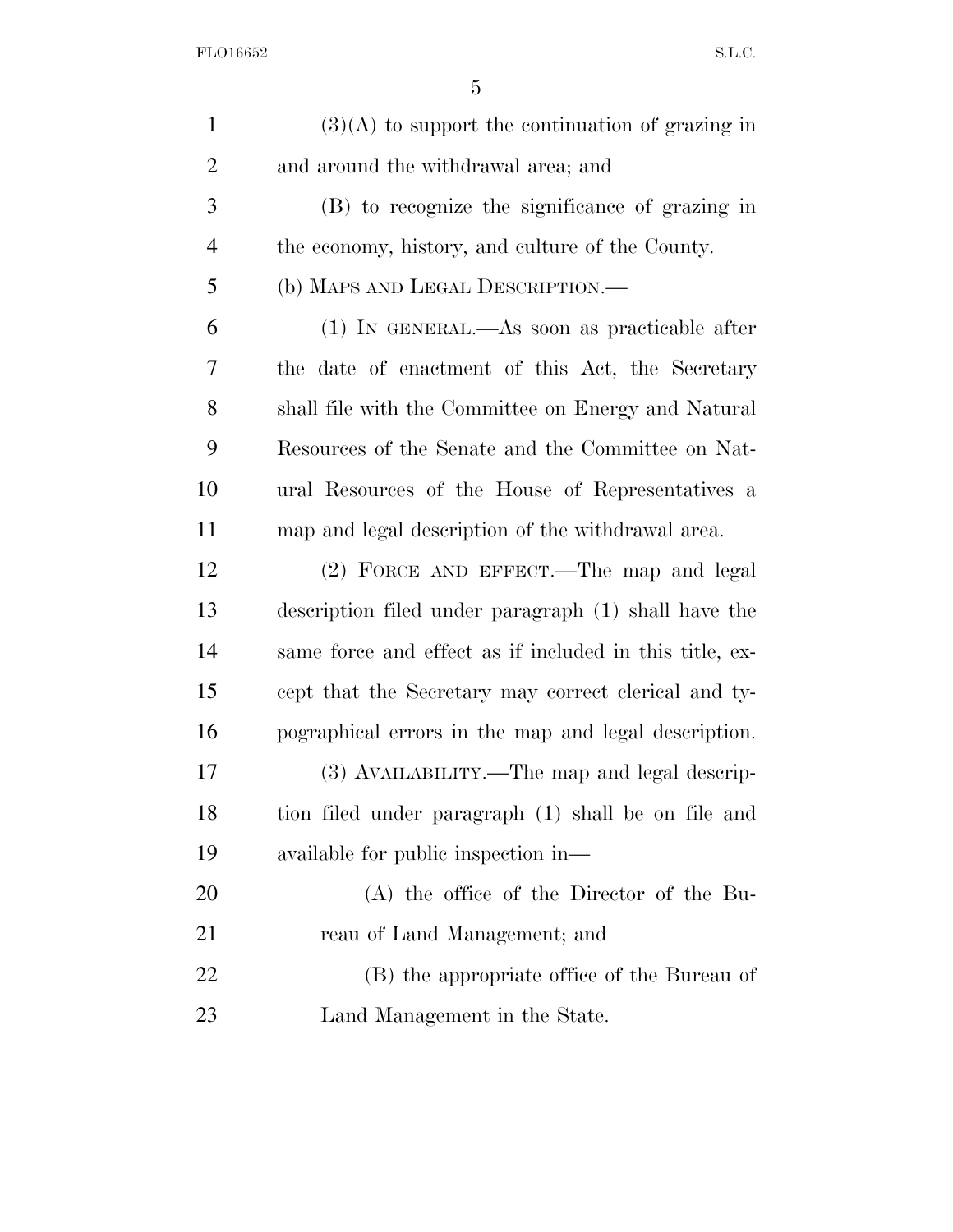#### **SEC. 104. AUTHORIZATION OF APPROPRIATIONS.**

 There are authorized to be appropriated such sums as are necessary to carry out this title.

#### **SEC. 105. EFFECT OF TITLE.**

 Nothing in this title restricts livestock grazing, law enforcement activities, wildfire management, hunting, fishing, fish and wildlife management activities, other au- thorized uses, or Federal, State, or local agency authori- ties allowed on the date of enactment of this Act on the eligible Federal land in accordance with applicable law.

### **TITLE II—ECONOMIC DEVELOP- MENT ACTIVITIES IN MALHEUR COUNTY, OREGON**

#### **SEC. 201. WATER DEVELOPMENT.**

 (a) IN GENERAL.—The Secretary of Agriculture shall provide grants for projects in the State to develop modern and efficient water systems that are designed—

 (1) to provide adequate water supply and im- prove water storage for livestock, other agricultural users, and wildlife;

 (2) to keep livestock out of rivers, streams, and riparian areas; and

 (3) to find innovative ways to address water needs for fighting fires and protecting habitats.

 (b) UPDATES AND REPLACEMENTS TO WATERING SYSTEMS.—In providing grants under subsection (a), the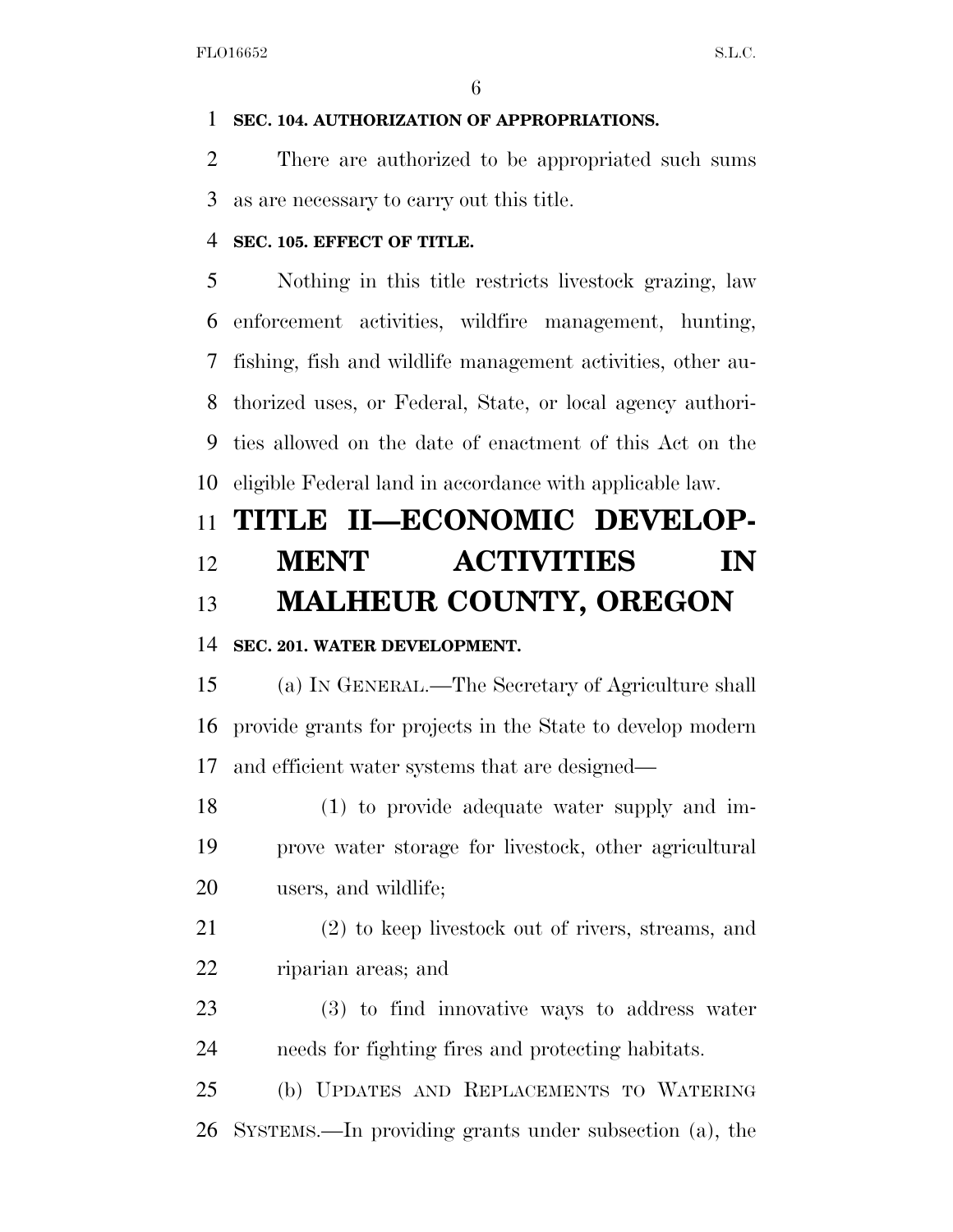Secretary of Agriculture may provide grants for projects in the State to update or replace watering systems within the boundary of the withdrawal area with more efficient systems.

### **SEC. 202. ESTABLISHMENT OF AN AGRICULTURAL CENTER FOR EXCELLENCE.**

 The Secretary of Agriculture shall establish an Agri- cultural Center for Excellence to be located in the Coun-ty—

 (1) to collaborate with the Department of Agri- culture Research Station in Harney County, Oregon, Oregon State University, local agricultural pro-ducers, and other entities, as appropriate;

 (2) to conduct rangeland and grazing research, including the conduct of research that addresses invasive species and water storage improvements for livestock and wildlife;

 (3) to collaborate with agricultural researchers and producers in the County and surrounding area to improve grazing practices; and

 (4) to provide to the Director of the Bureau of Land Management any findings of the Center to as- sist in preparing applicable allotment management plans.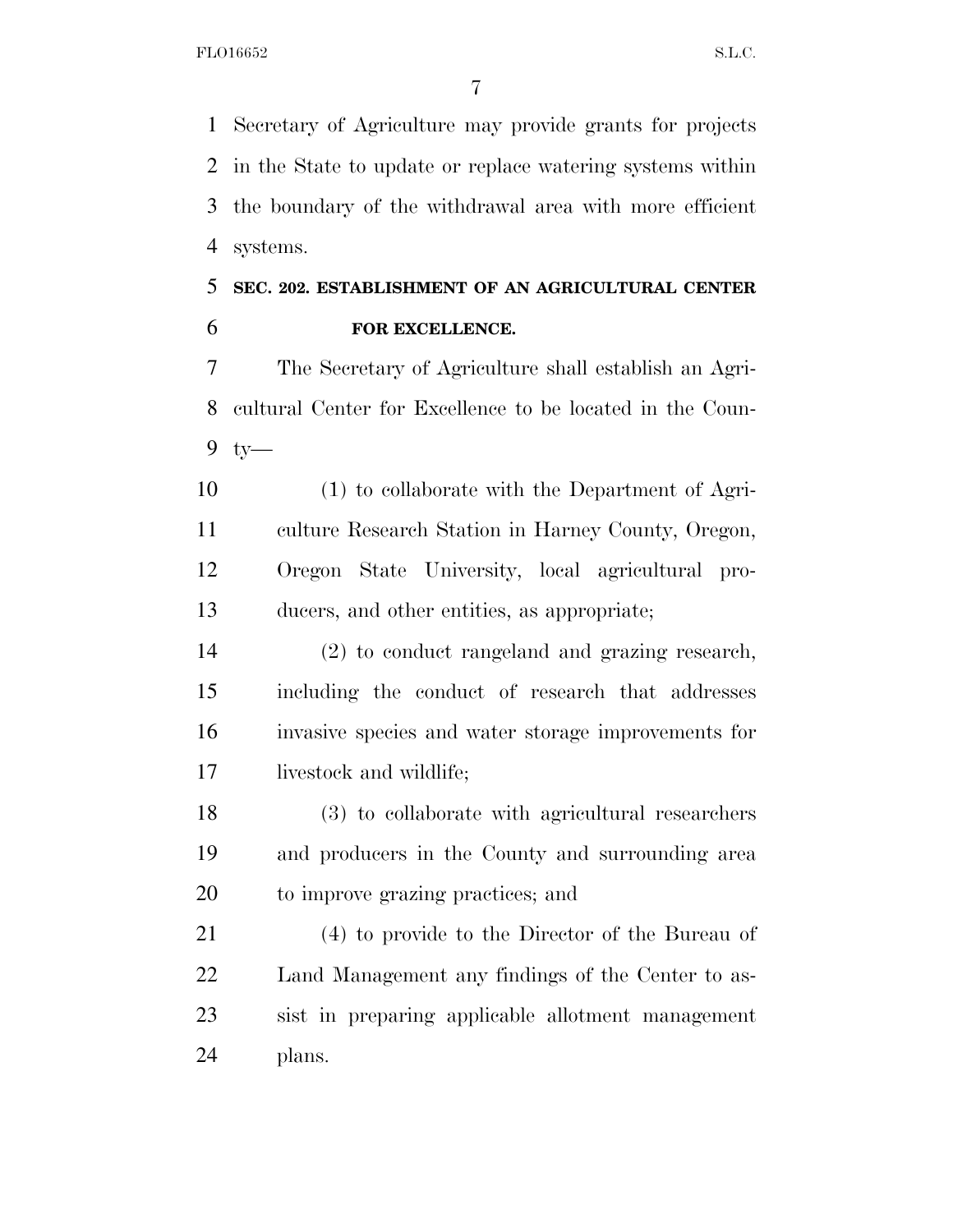| 1              | SEC. 203. RURAL FIRE ASSISTANCE.                        |
|----------------|---------------------------------------------------------|
| $\overline{2}$ | (a) REAUTHORIZATION OF RURAL FIREFIGHTER AS-            |
| 3              | SISTANCE PROGRAM.-                                      |
| $\overline{4}$ | (1) USE OF FUNDS.—Section $6405(d)$ of the              |
| 5              | Farm Security and Rural Investment Act of 2002 (7       |
| 6              | U.S.C. $2655(d)$ is amended—                            |
| 7              | (A) in paragraph $(9)$ , by striking "or" at            |
| 8              | the end;                                                |
| 9              | $(B)$ in paragraph $(10)$ , by striking the pe-         |
| 10             | riod at the end and inserting "; or"; and               |
| 11             | (C) by adding at the end the following:                 |
| 12             | $"(11)$ to fund operating expenses of firefighters,     |
| 13             | including expenses for training, equipment, insur-      |
| 14             | ance, maintenance, and fuel.".                          |
| 15             | (2) AUTHORIZATION OF APPROPRIATIONS.                    |
| 16             | Section $6405(g)(1)$ of the Farm Security and Rural     |
| 17             | Investment Act of 2002 (7 U.S.C. 2655 $(g)(1)$ ) is     |
| 18             | amended by striking "each of fiscal years 2008          |
| 19             | through 2012" and inserting "each fiscal year".         |
| 20             | (3) LIMITATION.—Section 6405 of the Farm                |
| 21             | Security and Rural Investment Act of 2002 (7            |
| 22             | U.S.C. 2655) is amended by adding at the end the        |
| 23             | following:                                              |
| 24             | "(h) LIMITATION.—In carrying out the program            |
| 25             | under this section, the Secretary shall, to the maximum |
|                |                                                         |

extent practicable, minimize the administrative and paper-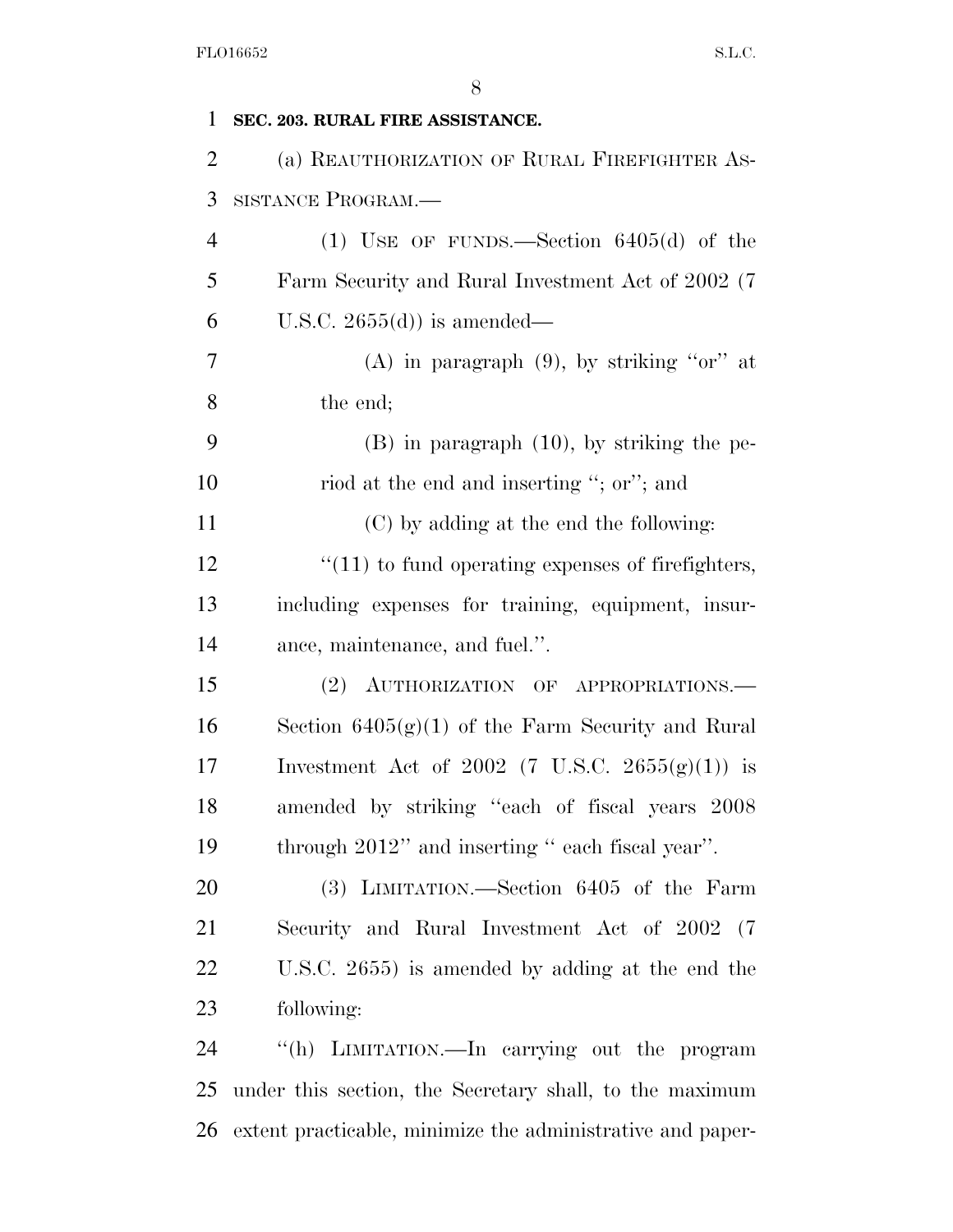work burden imposed on recipients of financial assistance under this section.''.

 (b) SURPLUS EQUIPMENT PROGRAM.—The Secre- taries of Homeland Security and Defense and the Sec- retary (referred to in this subsection as the ''Secretaries'') shall establish a program within the Departments of Homeland Security, Defense, and the Interior, respec- tively, under which the Secretaries shall transfer to States and units of local government surplus equipment of the applicable Department that can be used in firefighting, in- cluding surplus mechanical equipment and communication devices.

 (c) ESTABLISHMENT OF FUEL BREAKS ALONG CER-TAIN ELIGIBLE ACCESS ROADS.—

 (1) IN GENERAL.—The Secretary shall establish a program within the Bureau of Land Management for the establishment and maintenance of strategic fuel breaks from which firefighters would be able to safely operate—

- (A) to preserve critical sage grouse habitat; and
- (B) to support the ranching community in 23 the vicinity of the fuel breaks.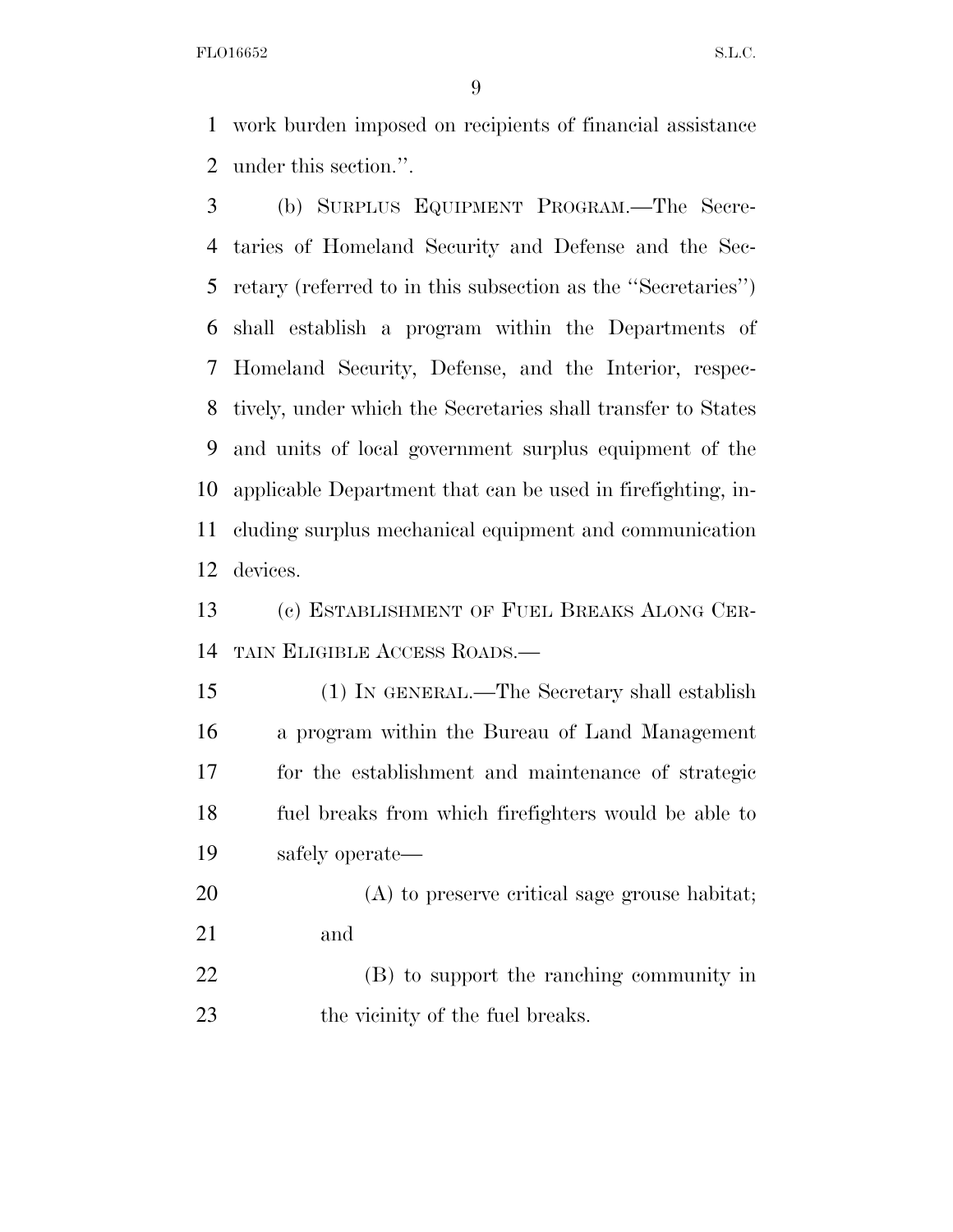| $\mathbf{1}$   | (2) PRIORITY.—In determining the placement             |
|----------------|--------------------------------------------------------|
| $\overline{2}$ | of strategic fuel breaks under paragraph (1), the      |
| 3              | Secretary shall—                                       |
| $\overline{4}$ | (A) consult with land managers to assess               |
| 5              | whether the fuel break serves the purposes de-         |
| 6              | scribed in that paragraph; and                         |
| 7              | (B) give priority to fuel breaks that the              |
| 8              | Secretary determines would serve the purposes          |
| 9              | described in that paragraph.                           |
| 10             | SEC. 204. INFRASTRUCTURE ASSISTANCE TO PROMOTE         |
| 11             | ECONOMIC DEVELOPMENT IN RURAL COM-                     |
| 12             | <b>MUNITIES.</b>                                       |
|                |                                                        |
| 13             | (a) INFRASTRUCTURE GRANTS FOR COMMUNITIES IN           |
| 14             | THE COUNTY.                                            |
| 15             | (1) IN GENERAL.—The Secretary of Agriculture           |
| 16             | (acting through the Under Secretary for Rural De-      |
| 17             | velopment) (referred to in this subsection as the      |
| 18             | "Secretary") shall provide to eligible communities     |
| 19             | described in paragraph $(2)$ grants for infrastructure |
| 20             | projects in the eligible communities, including—       |
| 21             | (A) projects relating to drinking water and            |
| 22             | wastewater systems; and                                |
| 23             | projects for the improvement<br>(B)<br>οf              |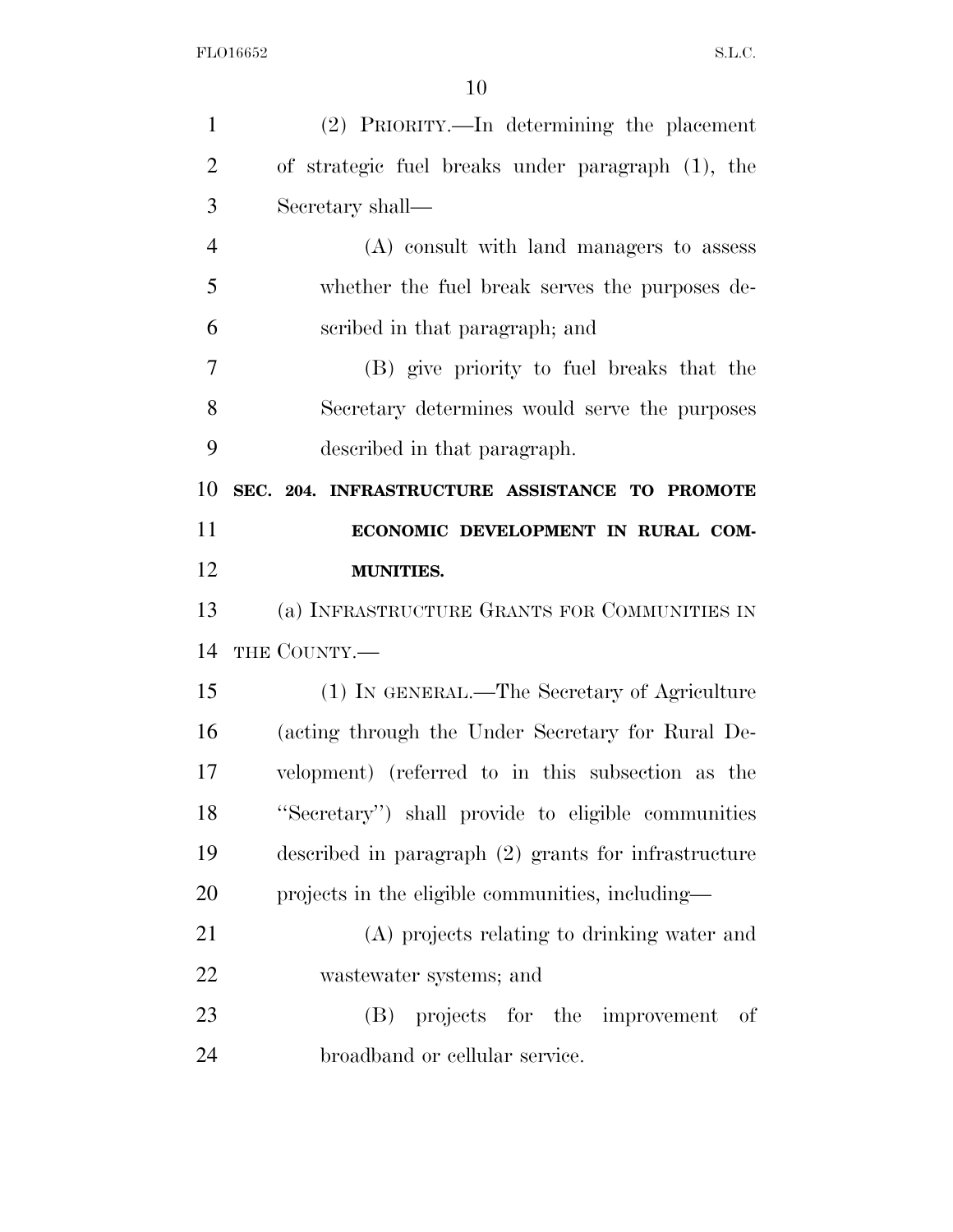| $\mathbf{1}$   | (2) ELIGIBLE COMMUNITY.—An eligible com-              |
|----------------|-------------------------------------------------------|
| $\overline{2}$ | munity referred to in paragraph (1) is a community    |
| 3              | that is—                                              |
| $\overline{4}$ | (A) incorporated or recognized in the                 |
| 5              | County land use plan or a regional land use           |
| 6              | plan; or                                              |
| 7              | (B) within tribal jurisdictional boundaries           |
| 8              | in the County.                                        |
| 9              | (3) APPLICATION.—To be eligible to receive a          |
| 10             | grant under this subsection an eligible community     |
| 11             | described in paragraph (2) shall submit to the Sec-   |
| 12             | retary an application at such time, in such manner,   |
| 13             | and containing such information as the Secretary      |
| 14             | may require.                                          |
| 15             | (b) STUDY OF RURAL AIR SERVICE.—                      |
| 16             | $(1)$ IN GENERAL.—Not later than 2 years after        |
| 17             | the date of enactment of this Act, the Secretary of   |
| 18             | Transportation shall conduct a study of infrastruc-   |
| 19             | ture needs in rural communities and improvements      |
| 20             | for rural air services and infrastructure that would  |
| 21             | support commercial, charter, or subscription air      |
| 22             | service at the Ontario Municipal Airport, which shall |
| 23             | focus on-                                             |
| 24             | (A) the air service needs of the County and           |
| 25             | surrounding areas;                                    |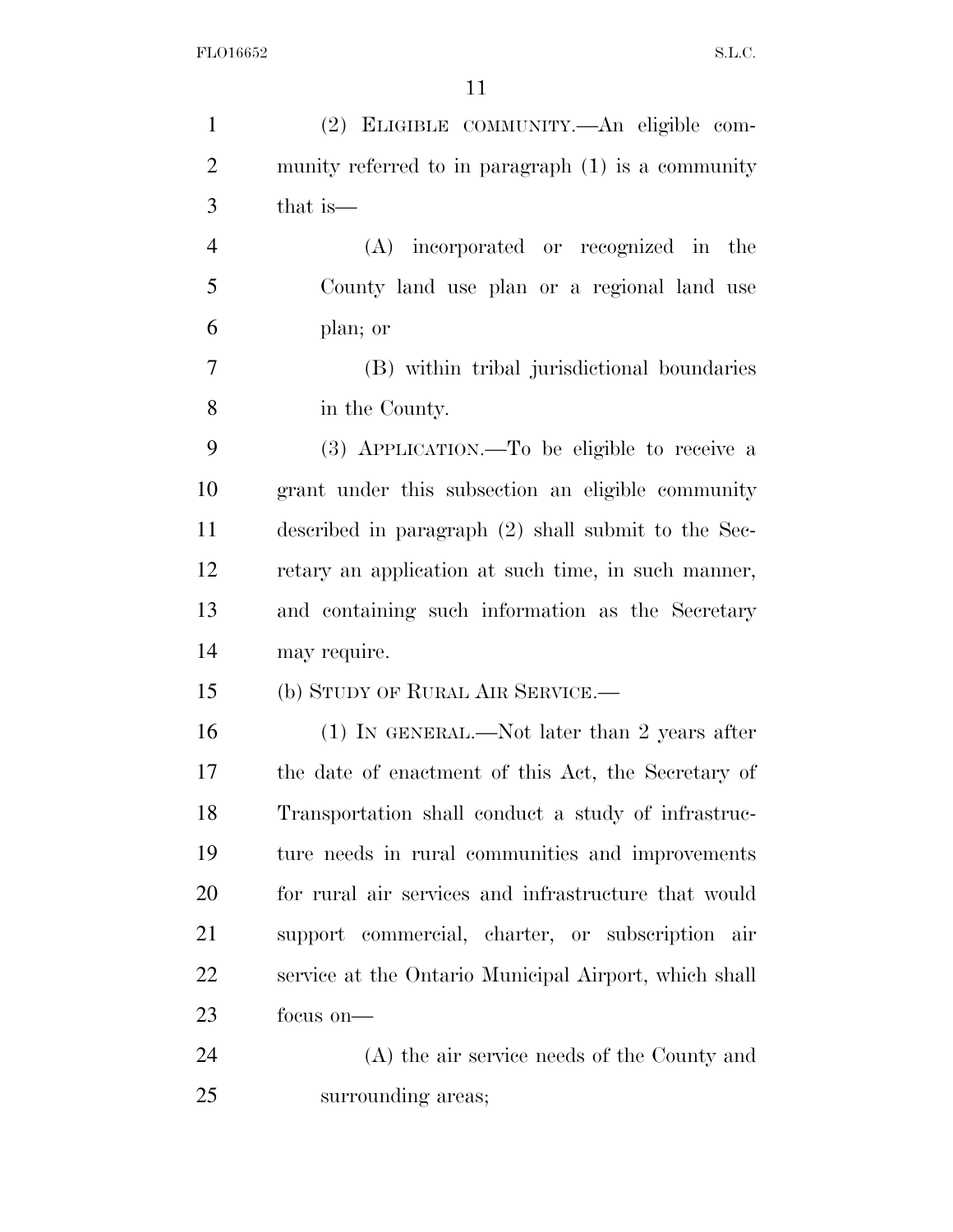| $\mathbf{1}$   | (B) improving access for tourism to the               |
|----------------|-------------------------------------------------------|
| $\overline{2}$ | County;                                               |
| 3              | (C) supporting firefighting staging and de-           |
| $\overline{4}$ | ployment;                                             |
| 5              | (D) supporting commercial and agricul-                |
| 6              | tural needs; and                                      |
| 7              | (E) improving economic development op-                |
| 8              | portunities in the County through transpor-           |
| 9              | tation improvements.                                  |
| 10             | (2) REPORT. - On completion of the study              |
| 11             | under paragraph (1), the Secretary of Transpor-       |
| 12             | tation shall submit to the appropriate committees of  |
| 13             | Congress a report that describes the results of the   |
| 14             | study.                                                |
| 15             | (c) CONSTRUCTION OF INNOVATIVE AGRICULTURAL           |
| 16             | TRANSPORTATION INFRASTRUCTURE.                        |
| 17             | (1) DEFINITION OF INTERMODAL TRANSFER                 |
| 18             | FACILITY.—In this subsection, the term "intermodal"   |
| 19             | transfer facility" means a facility that supports the |
| 20             | transportation of agricultural products to market.    |
| 21             | (2) GRANT.—The Secretary of Transportation            |
| 22             | may provide to the State a grant for the construc-    |
| 23             | tion of an intermodal transfer facility in the County |
| 24             | to improve the efficient movement of agricultural     |
| 25             | products.                                             |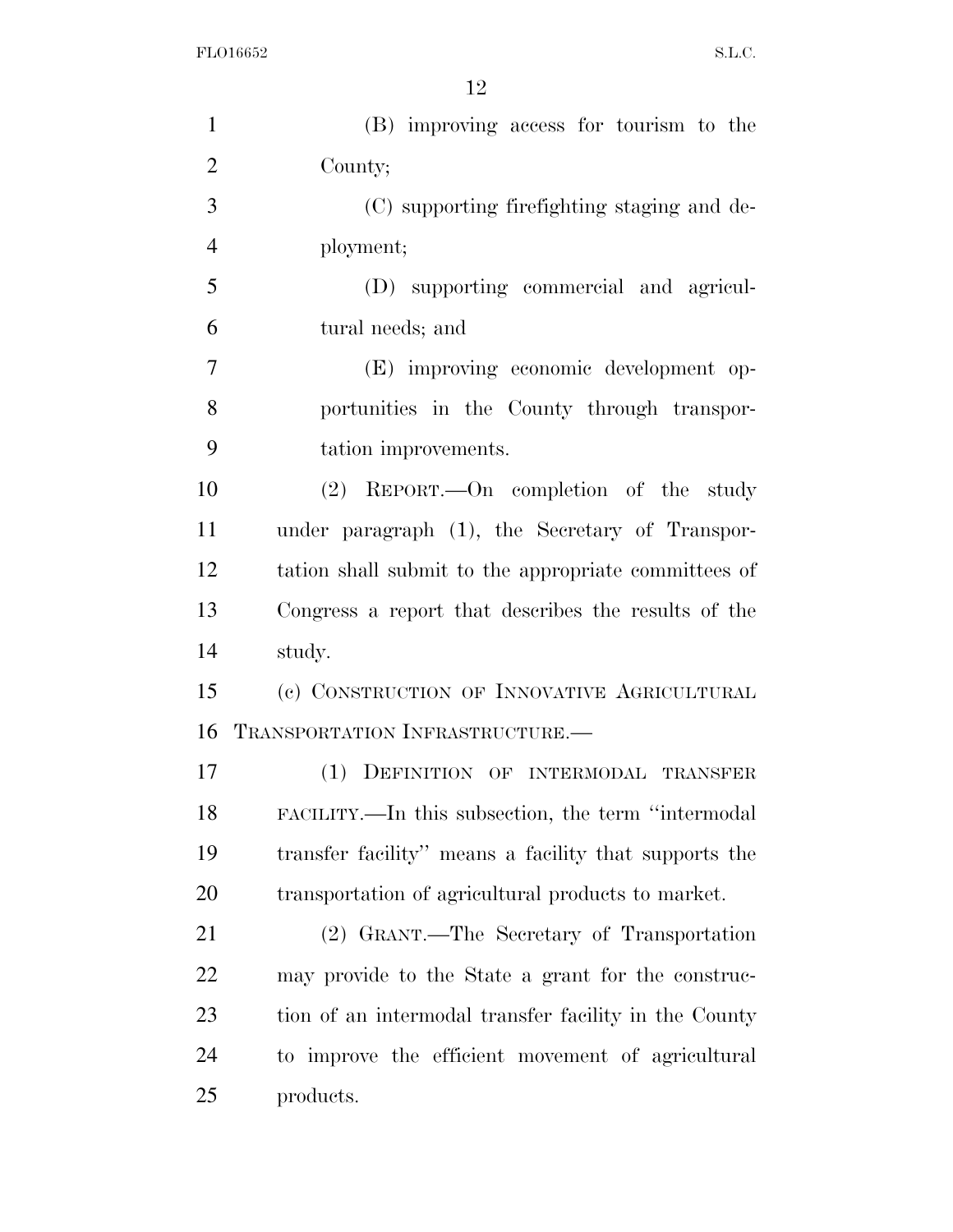| $\mathbf{1}$   | (3) APPLICATIONS.—To be eligible to receive a          |
|----------------|--------------------------------------------------------|
| $\overline{2}$ | grant under this subsection, the State shall submit    |
| 3              | to the Secretary of Transportation an application at   |
| $\overline{4}$ | such time, in such manner, and containing such in-     |
| 5              | formation as the Secretary of Transportation may       |
| 6              | require.                                               |
| 7              | (d) TRANSPORTATION SYSTEM IMPROVEMENTS.—               |
| 8              | (1) IN GENERAL.—The Secretary of Transpor-             |
| 9              | tation shall provide financial assistance to the Coun- |
| 10             | ty for the conduct of projects that would improve—     |
| 11             | (A) the downtown area of the City and                  |
| 12             | surrounding communities; and                           |
| 13             | (B) transportation within the City, includ-            |
| 14             | $ing$ —                                                |
| 15             | $(i)$ projects relating to $-$                         |
| 16             | (I) pedestrian, bicycle, and tran-                     |
| 17             | sit access in the City; and                            |
| 18             | (II) safety corridors in the City;                     |
| 19             | (ii) projects to improve access to, and                |
| 20             | improvements for, trails along riverfronts             |
| 21             | in the City; and                                       |
| 22             | (iii) projects to ensure the availability              |
| 23             | of transit for senior citizens.                        |
| 24             | $(2)$ APPLICATIONS.—To be eligible to receive fi-      |
| 25             | nancial assistance under this subsection, the County   |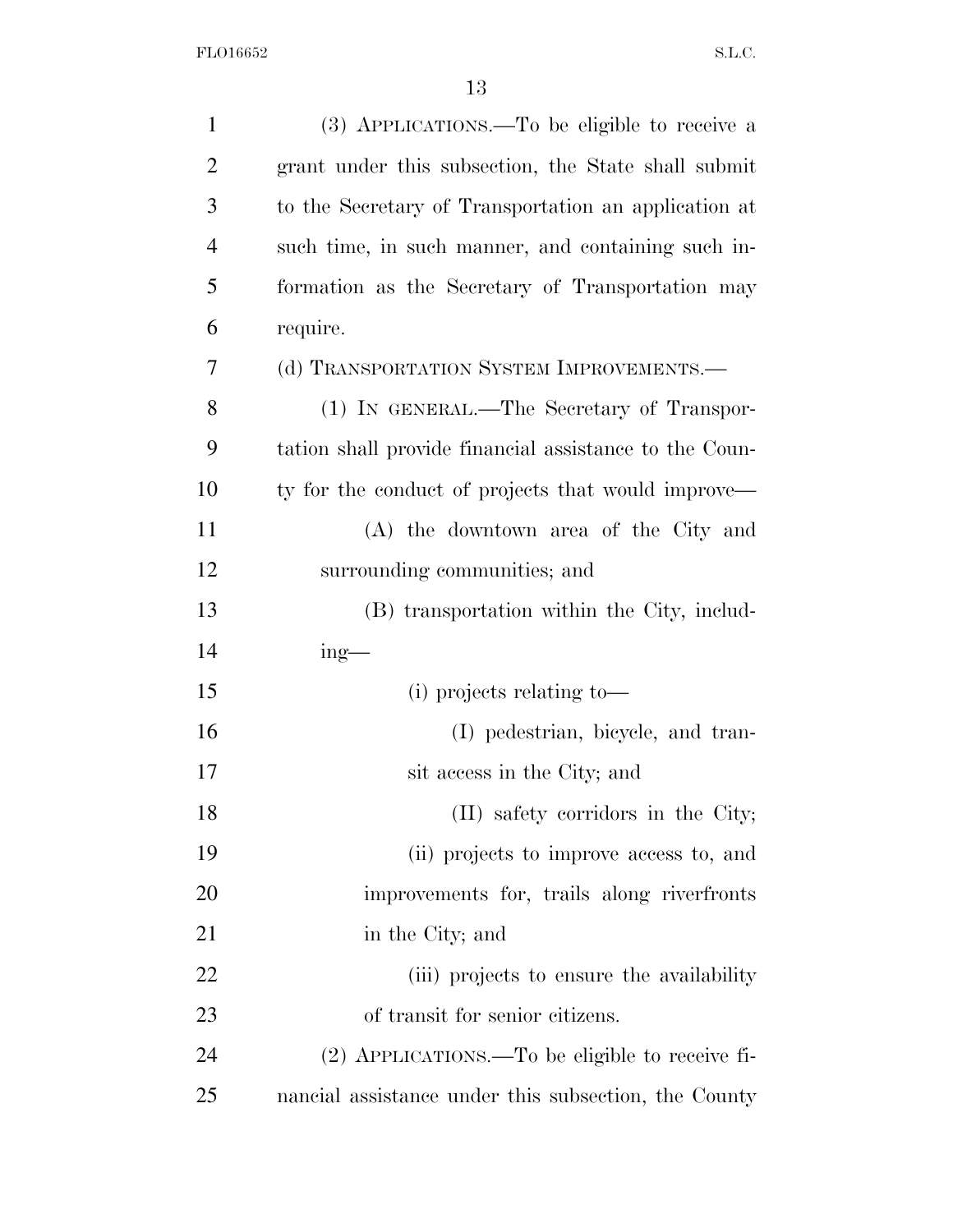| $\mathbf{1}$   | shall submit to the Secretary of Transportation an   |
|----------------|------------------------------------------------------|
| $\overline{2}$ | application at such time, in such manner, and con-   |
| 3              | taining such information as the Secretary of Trans-  |
| $\overline{4}$ | portation may require.                               |
| 5              | (e) LAKE OWYHEE ROAD TRANSPORTATION IM-              |
| 6              | PROVEMENT PROJECTS.-                                 |
| 7              | (1) IN GENERAL.—The Secretary of Transpor-           |
| 8              | tation shall provide to the State grants to support  |
| 9              | transportation projects to improve—                  |
| 10             | (A) the safety and security of the Owyhee            |
| 11             | Project; and                                         |
| 12             | (B) transportation access routes associated          |
| 13             | with the Owyhee Project.                             |
| 14             | (2) APPLICATIONS.—To be eligible to receive a        |
| 15             | grant under this subsection, the State shall submit  |
| 16             | to the Secretary of Transportation an application at |
| 17             | such time, in such manner, and containing such in-   |
| 18             | formation as the Secretary of Transportation may     |
| 19             | require.                                             |
| 20             | SEC. 205. WORKFORCE TRAINING GRANTS.                 |
| 21             | (a) DEFINITIONS.—In this section:                    |
| 22             | $(1)$ ELIGIBLE ENTITY.—                              |
| 23             | (A) IN GENERAL.—The term "eligible enti-             |
| 24             | ty" means a public or private nonprofit agency       |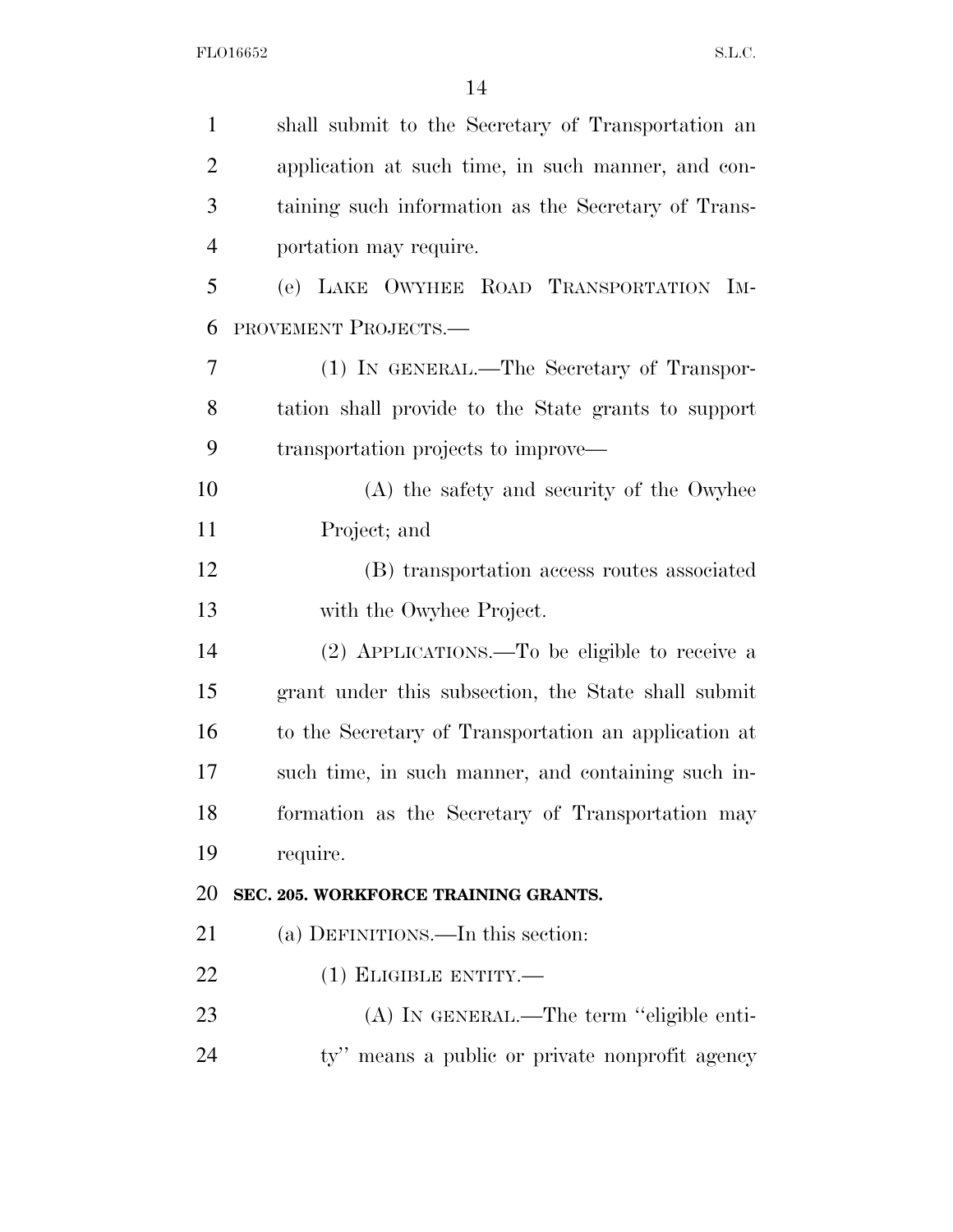| $\mathbf{1}$   | or organization or a consortium of public or pri- |
|----------------|---------------------------------------------------|
| $\overline{2}$ | vate nonprofit agencies or organizations.         |
| 3              | (B) INCLUSIONS.—The term "eligible enti-          |
| $\overline{4}$ | ty" includes—                                     |
| 5              | (i) a community-based organization;               |
| 6              | (ii) a faith-based organization;                  |
| 7              | (iii) an entity carrying out activities           |
| 8              | under title I of the Workforce Innovation         |
| 9              | and Opportunity Act (29 U.S.C. 3111 et            |
| 10             | seq.), such as a local board;                     |
| 11             | (iv) a community action agency;                   |
| 12             | (v) a State or local housing develop-             |
| 13             | ment agency;                                      |
| 14             | (vi) an Indian tribe or other agency              |
| 15             | primarily serving members of Indian               |
| 16             | tribes;                                           |
| 17             | a community development cor-<br>(vii)             |
| 18             | poration;                                         |
| 19             | (viii) a State or local youth service or          |
| 20             | conservation corps; and                           |
| 21             | (ix) any other entity eligible to provide         |
| 22             | education or employment training under a          |
| 23             | Federal program (other than the program           |
| 24             | carried out under this section).                  |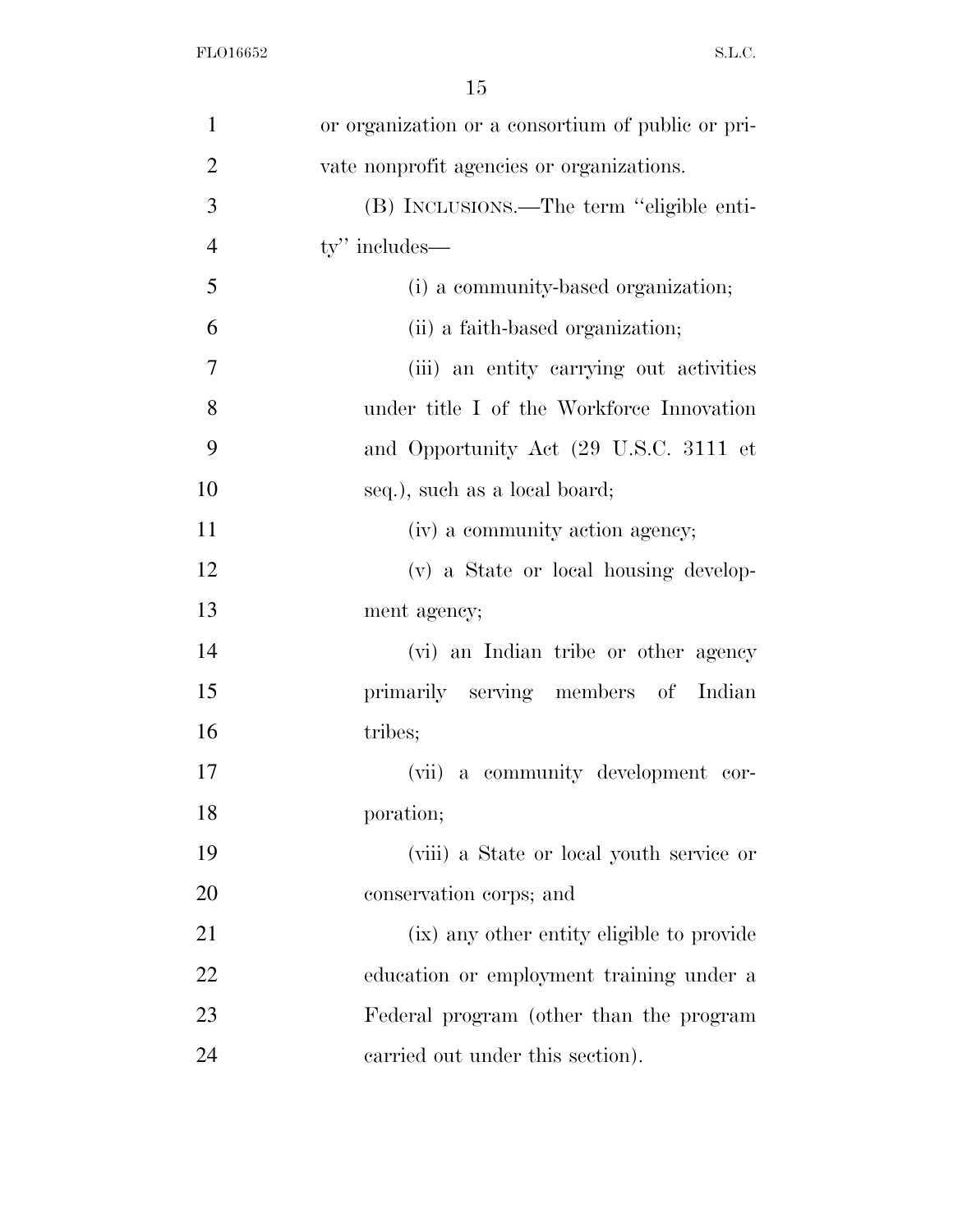(2) SECRETARY.—The term ''Secretary'' means the Secretary of Labor.

 (b) ESTABLISHMENT OF GRANT PROGRAM.—The Secretary shall establish within the Employment and Training Administration of the Department of Labor a program to provide to eligible entities grants for the con-duct of workforce training activities in the County.

 (c) PRIORITIES.—In providing grants under sub- section (b), the Secretary shall give priority to activities relating to—

 (1) providing technical education to youth under the Poverty to Prosperity program in the County;

 (2) training for adults that are reentering the workforce or seeking to improve career opportuni-ties; and

 (3) training in agriculture and ranching for vet- erans and youth, including the use of innovative ag-ricultural practices and conservation techniques.

 (d) APPLICATIONS.—To be eligible to receive finan- cial assistance under this section, an eligible entity shall submit to the Secretary an application at such time, in such manner, and containing such information as the Sec-retary may require.